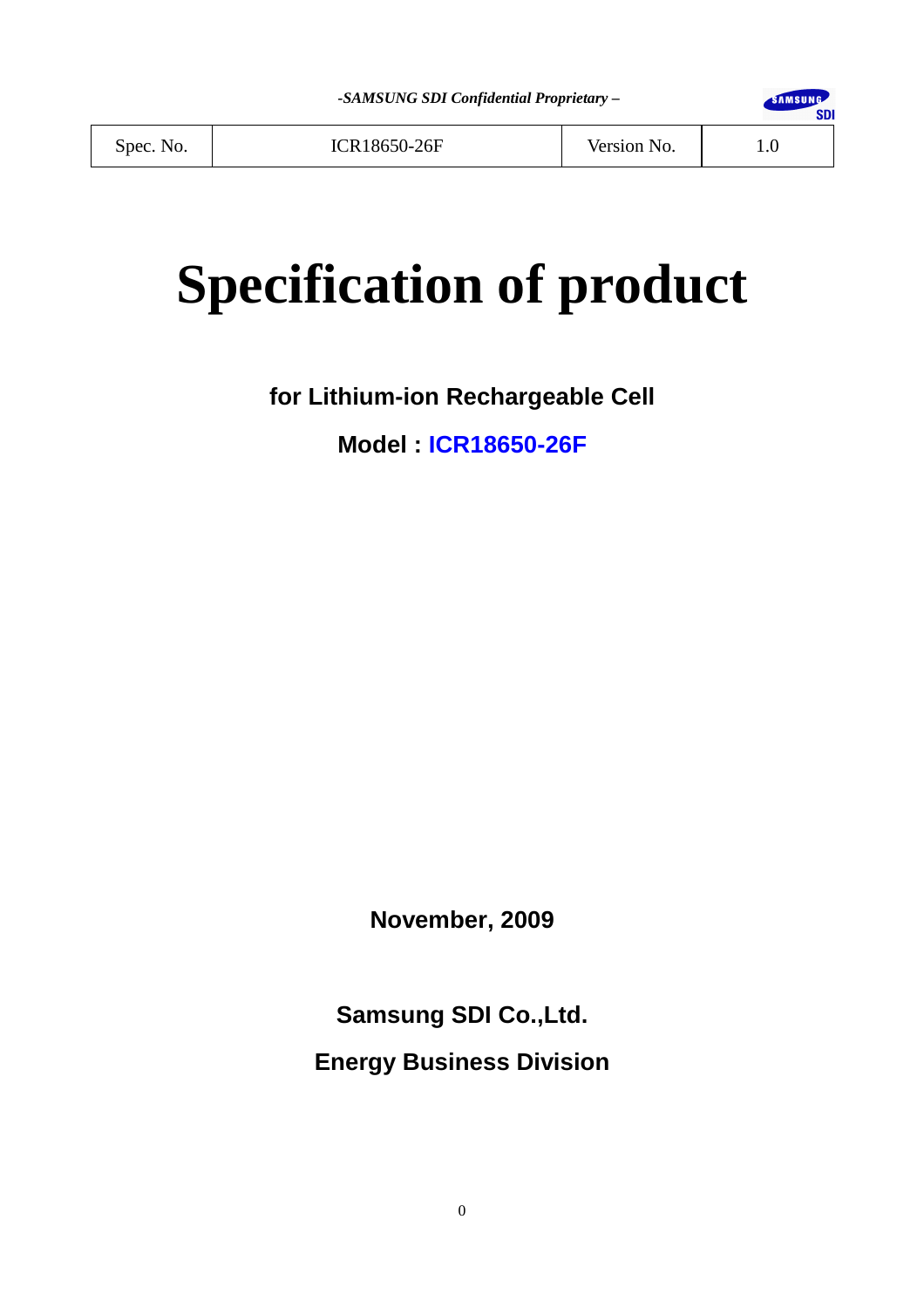| Spec. No. | <b>ICR18650-26F</b> | Version No. |  |
|-----------|---------------------|-------------|--|
|           |                     |             |  |

# **History of Revisions**

| Date<br>Rev. No |            | Description                       | Approved by |                     | Proposed       |
|-----------------|------------|-----------------------------------|-------------|---------------------|----------------|
| (YY.MM.DD)      |            |                                   | QA          | Development         | by             |
| 09.10.07        | Ver. $0.0$ | Initial                           |             | Sangheon Lee        |                |
| 09.11.04        | Ver. 1.0   | <b>PTC</b> Specification revision |             | <b>Sangheon Lee</b> | <b>Y.C Kim</b> |
|                 |            |                                   |             |                     |                |
|                 |            |                                   |             |                     |                |

SAMSUNG SDI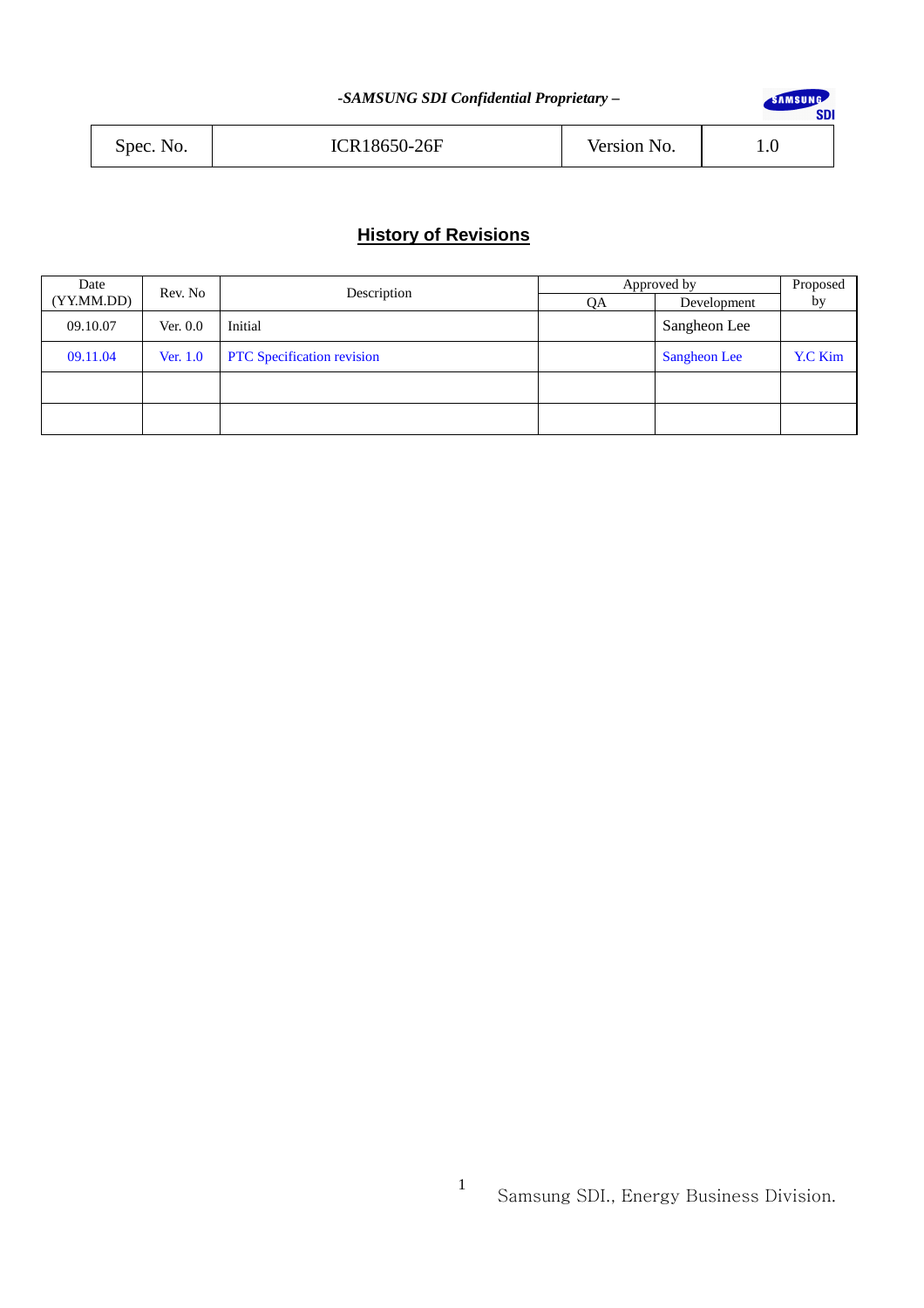**SAMSUNG** 

**SDI** 

| Spec. No. |
|-----------|
|           |

# **1. Scope**

This product specification has been prepared to specify the rechargeable lithium-ion cell ('cell') to be supplied to the customer by Samsung SDI Co., Ltd.

# **2. Description and Model**

- 2.1 Description Cell (lithium-ion rechargeable cell)
- 2.2 Model **ICR18650-26F**

# **3. Nominal Specifications**

| <b>Item</b>                   | <b>Specification</b>                                                                                    |
|-------------------------------|---------------------------------------------------------------------------------------------------------|
| 3.1 Nominal Capacity          | 2600mAh (0.2C, 2.75V discharge)                                                                         |
| 3.2 Charging Voltage          | 4.2 $\pm$ 0.05 V                                                                                        |
| 3.3 Nominal Voltage           | 3.7V                                                                                                    |
| 3.4 Charging Method           | <b>CC-CV</b><br>(constant voltage with limited current)                                                 |
| 3.5 Charging Current          | Standard charge: 1300mA<br>Rapid charge: 2600mA                                                         |
| 3.6 Charging Time             | Standard charge: 3hours<br>Rapid charge: 2.5hours                                                       |
| 3.7 Max. Charge Current       | 2600mA                                                                                                  |
| 3.8 Max. Discharge Current    | 5200 <sub>m</sub> A                                                                                     |
| 3.9 Discharge Cut-off Voltage | 2.75V                                                                                                   |
| 3.10 Cell Weight              | 47.0g max                                                                                               |
| 3.11 Cell Dimension           | Diameter(max.) : $\Phi$ 18.40 mm<br>Height(max.): 65.00 mm                                              |
| 3.12 Operating Temperature    | Charge: 0 to $45^{\circ}$<br>Discharge: -20 to 60°C                                                     |
| 3.13 Storage Temperature      | 1 year: -20~25 $\mathbb{C}$ (1*)<br>3 months: -20~45 $\degree$ C (1*)<br>1 month: -20~60 $\degree$ (1*) |

Note (1): If the cell is kept as ex-factory status (50% of charge),

the capacity recovery rate is more than 80%.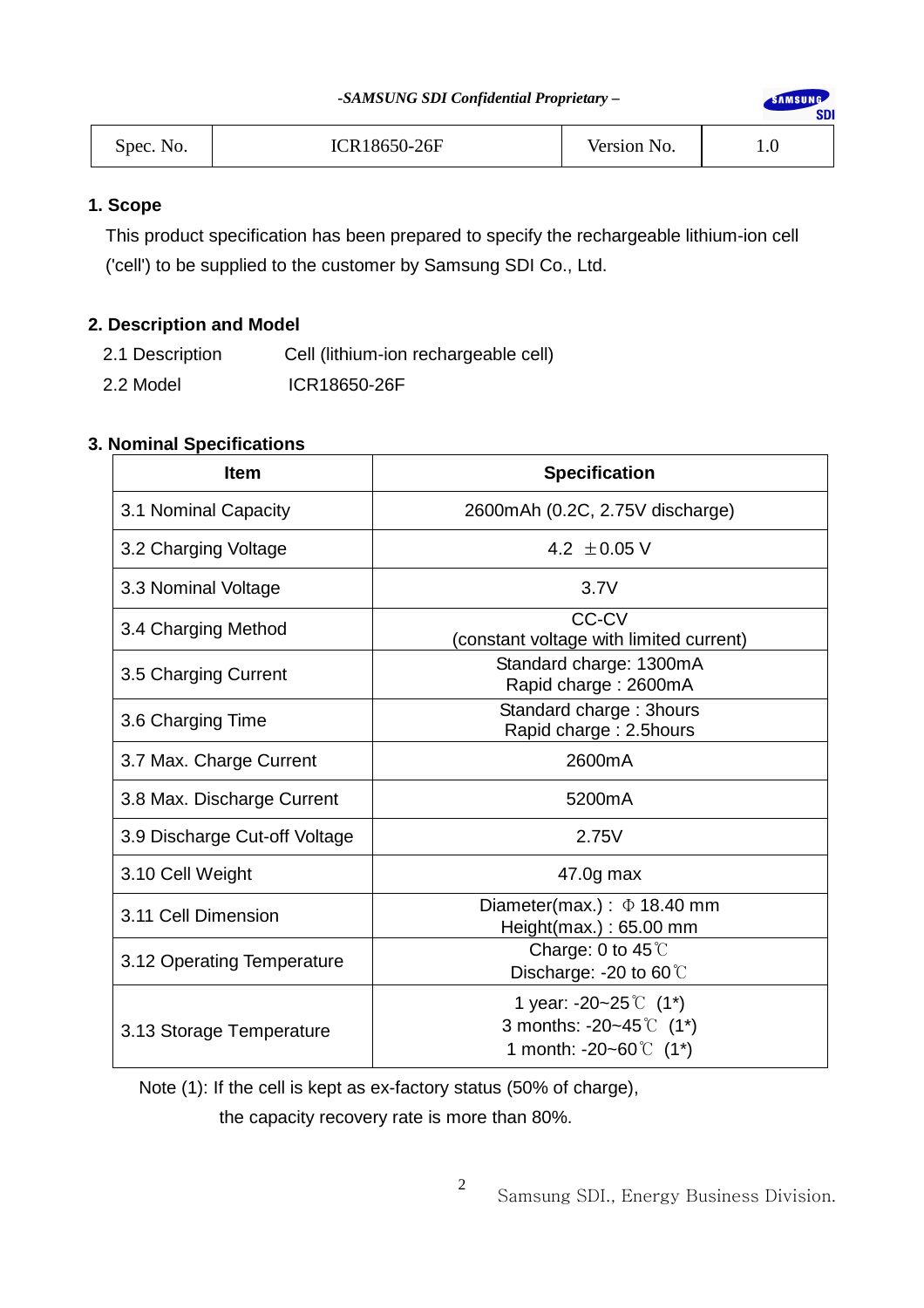SAMSUNG **SDI** 

| Spec. No. | <b>ICR18650-26F</b> | Version No. | $\cdot$ |
|-----------|---------------------|-------------|---------|
|-----------|---------------------|-------------|---------|

# **4. Outline Dimensions**

See the attachment (Fig. 1)



# **Fig.1. Outline Dimensions of ICR18650-26F**

3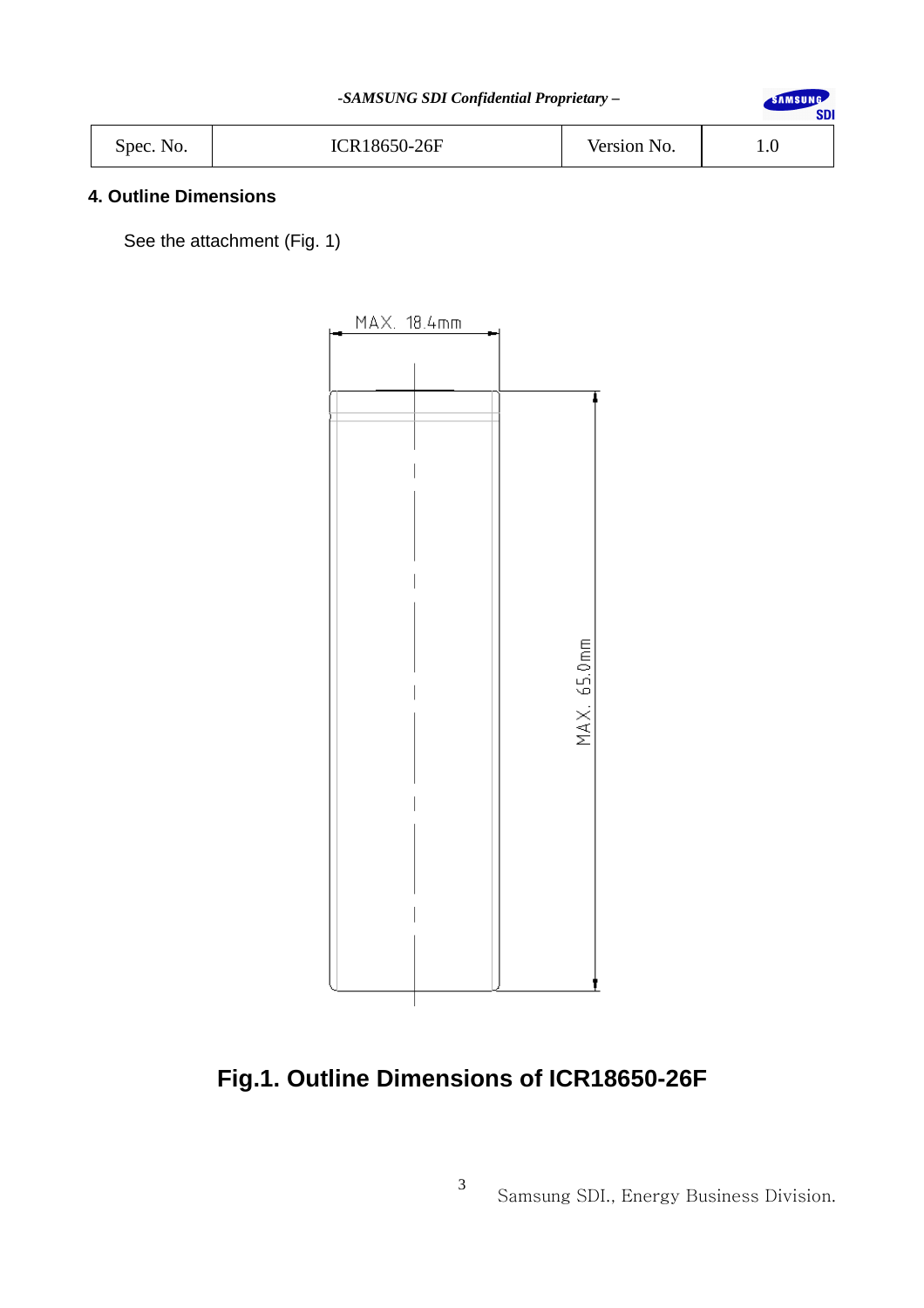SAMSIING.

**SDI** 

| ICR18650-26F<br>Version No.<br>$1.0\,$<br>Spec. No. |  |  |  |
|-----------------------------------------------------|--|--|--|
|-----------------------------------------------------|--|--|--|

# **5. Appearance**

 There shall be no such defects as scratch, rust, discoloration, leakage which may adversely affect commercial value of the cell.

# **6. Standard Test Conditions**

6.1 Environmental Conditions

 Unless otherwise specified, all tests stated in this specification are conducted at temperature  $25±5^{\circ}$  and humidity 65 $\pm$ 20%.

- 6.2 Measuring Equipment
	- (1) Ammeter and Voltmeter

The ammeter and voltmeter should have an accuracy of the grade 0.5 or higher.

- (2) Slide caliper The slide caliper should have 0.01 mm scale.
- (3) Impedance meter

The impedance meter with AC 1kHz should be used.

# **7. Characteristics**

7.1 Standard Charge

 This "Standard Charge" means charging the cell with charge current 1300mA and constant voltage 4.2V at 25℃ for 3hours.

7.2 Standard Discharge Capacity

 The standard discharge capacity is the initial discharge capacity of the cell, which is measured with discharge current of 520mA with 2.75V cut-off at 25℃ within 1hour after the standard charge.

Standard Discharge Capacity  $\geq 2550$ mAh

7.3 Initial internal impedance

Initial internal impedance measured at AC 1kHz after rated charge.

Initial internal impedance ≤ 100mΩ

7.4 Temperature Dependence of Discharge Capacity

 Capacity comparison at each temperature, measured with discharge constant current 520mA and 2.75V cut-off with follow temperature after the standard charging at 25℃.

| <b>Charge Temperature</b> |                                                          | Discharge temperature |      |     |
|---------------------------|----------------------------------------------------------|-----------------------|------|-----|
| $25^{\circ}$ C            | $25^\circ$ C<br>$-10^{\circ}$ C<br>$45^{\circ}$ C<br>0°C |                       |      |     |
| <b>Relative Capacity</b>  | 50%                                                      | 70%                   | 100% | 95% |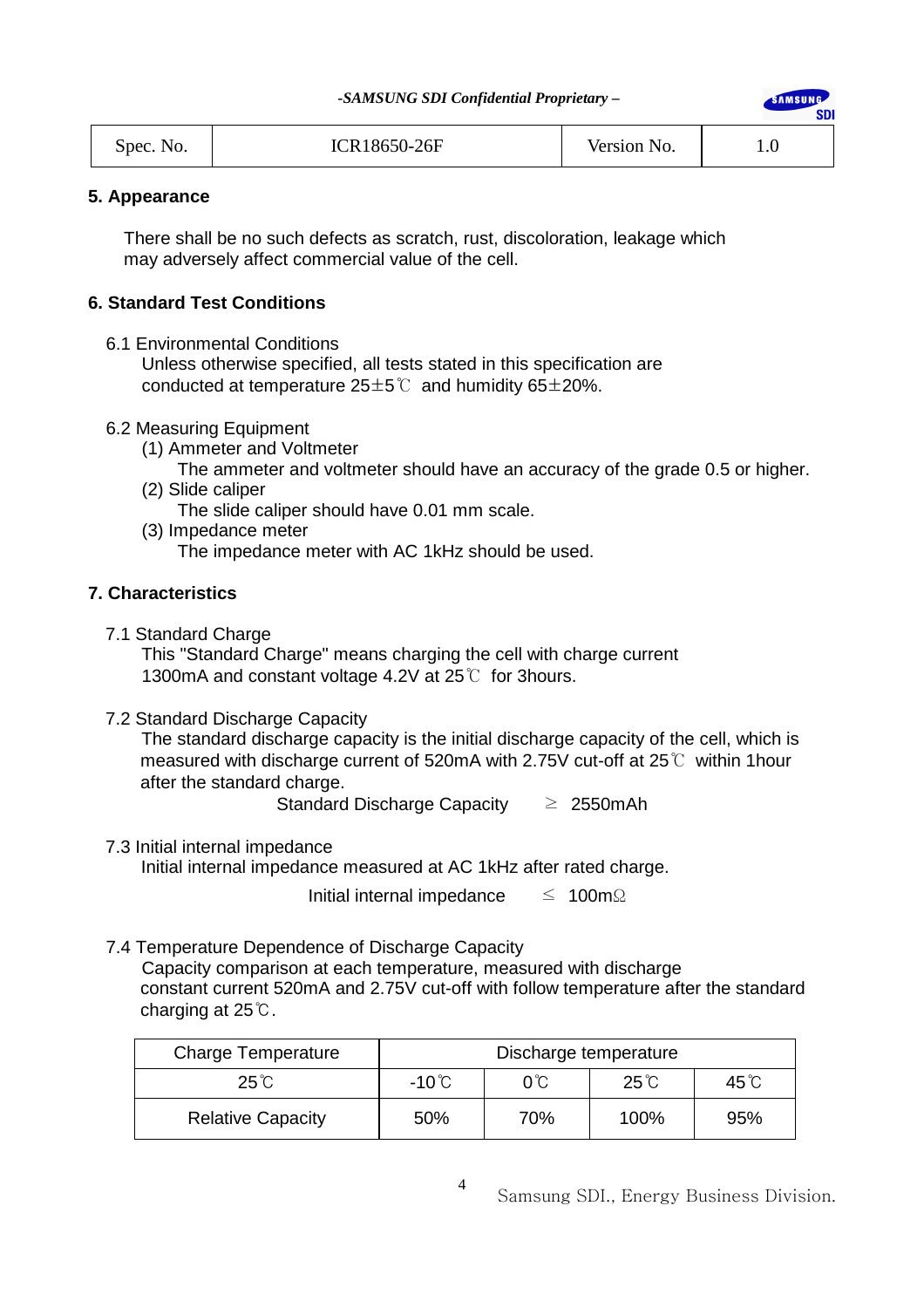| Spec. No. | ICR18650-26F | Version No. | IJ. |
|-----------|--------------|-------------|-----|
|-----------|--------------|-------------|-----|

Note: If charge temperature and discharge temperature is not the same, the interval for temperature change is 3 hours.

Percentage as an index of the Standard discharge capacity(=2550mAh) is 100%.

SAMSUNG

sni

# 7.5 Temperature Dependence of Charge Capacity

 Capacity comparison at each temperature, measured with discharge constant current 520mA and 2.75V cut-off at 25℃ after the standard charge is as follow temperature.

|                          | Charge temperature |              | Discharge temperature |                |
|--------------------------|--------------------|--------------|-----------------------|----------------|
|                          | 0°C                | $25^\circ$ C | 45℃                   | $25^{\circ}$ C |
| <b>Relative Capacity</b> | 80%                | 100%         | 100%                  |                |

 Note: If charge temperature and discharge temperature is not the same, the interval for temperature change is 3 hours.

Percentage as an index of the Standard discharge capacity(=2550mAh) is 100%.

# 7.6 Charge Rate Capabilities

Discharge capacity is measured with constant current 520mA and 2.75V cut-off after the cell is charged with 4.2V as follows.

|                          | <b>Charge Condition</b> |                  |                  |  |
|--------------------------|-------------------------|------------------|------------------|--|
| Current                  | 0.2C<br>(520mA)         | 0.5C<br>(1300mA) | 1.0C<br>(2600mA) |  |
| Cut-off                  | 7h or 0.05C             | 3h or 0.05C      | 2.5h or 0.05C    |  |
| <b>Relative Capacity</b> | 100%                    | 95%              | 90%              |  |

Note: Percentage as an index of the capacity at 25℃(=2550mAh) is 100%.

# 7.7 Discharge Rate Capabilities

Discharge capacity is measured with the various currents in under table and 2.75V cut-off after the standard charge.

|                      | <b>Discharge Condition</b> |                  |                  |                  |
|----------------------|----------------------------|------------------|------------------|------------------|
| Current              | 0.2C<br>(520mA)            | 0.5C<br>(1300mA) | 1.0C<br>(2600mA) | 2.0C<br>(5200mA) |
| Relative<br>Capacity | 100%                       | 95%              | 90%              | 80%              |

Note: Percentage as an index of the capacity at 25℃(=2550mAh) is 100%.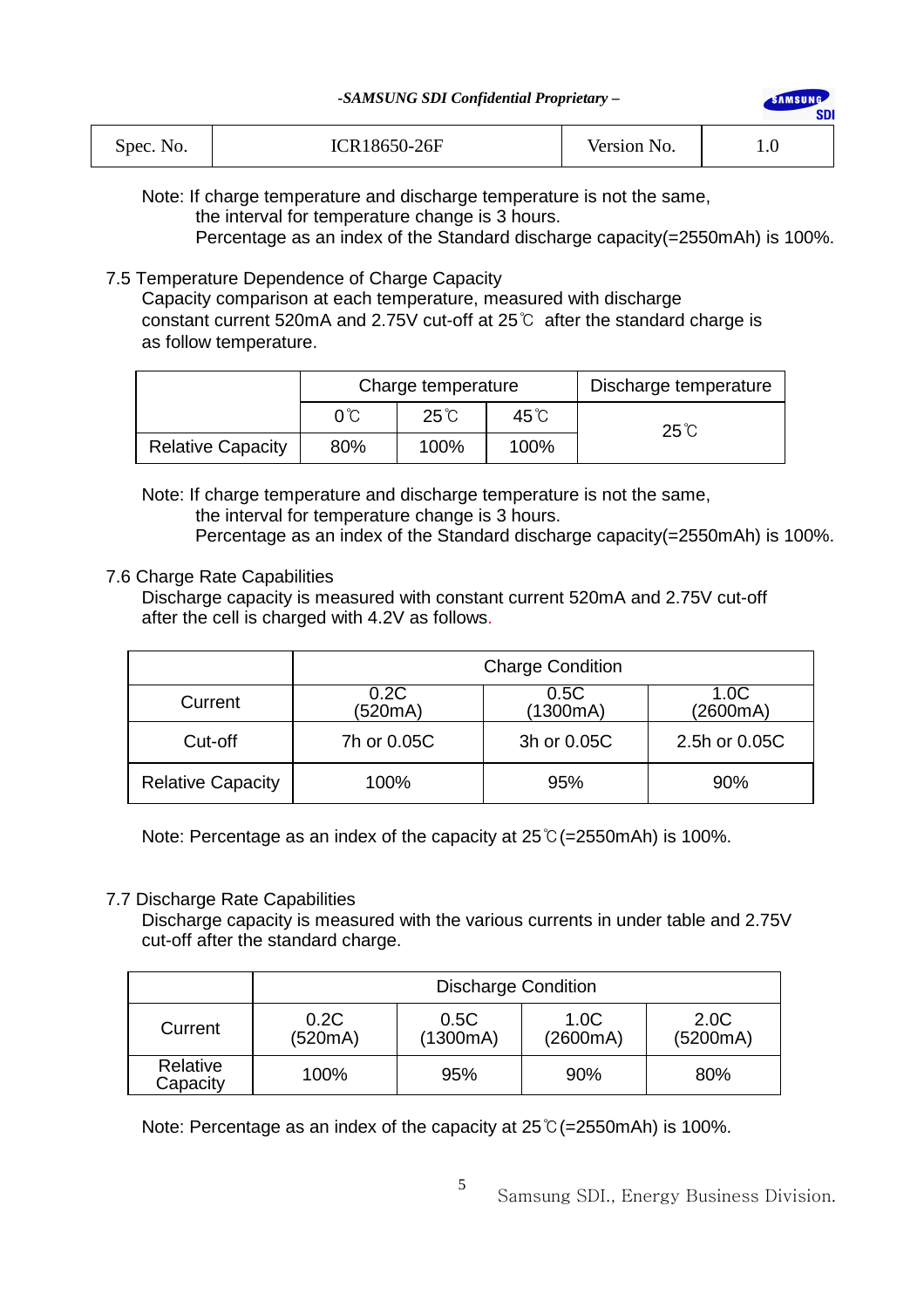**SAMSUNG** 

**SDI** 

| Spec. No. | ICR18650-26F | Version No. | IJ. |
|-----------|--------------|-------------|-----|
|           |              |             |     |

7.8 Cycle Life

Each cycle is an interval between the charge (charge current 1300mA) with 0.05C cut-off and the discharge (discharge current 1300mA) with 2.75V cut-off. Capacity after 299cycles and plus 1 day, measured under the same condition in 7.2

Capacity  $\geq$  1785mAh

# 7.9 Storage Characteristics

Capacity after storage for 30 days at  $25^{\circ}$  from the standard charge, measured with discharge current 1300mA with 2.75V cut-off at 25℃.

Capacity retention(after the storage)  $\geq 2040$ mAh

7.10 Status of the cell as of ex-factory

 The cell should be shipped in 50% charged state. In this case, OCV is from 3.65V to 3.85V.

# **8. Mechanical Characteristics**

8.1 Drop Test

Test method: Cell(as of shipment or full charged) drop onto the oak-board (thickness:  $\geq$  30mm) from 4 feet height at a random direction 6 times. Criteria: No leakage

# 8.2 Vibration Test

 Test method: Cell(as of shipment) is vibrated along 2 mutually perpendicular axes with total excursion of 1.6mm and with frequency cycling between 10Hz and 55Hz by 1Hz/min.

Criteria: No leakage

# **9. Safety**

9.1 Overcharge Test

 Test method: To charge the standard charged cell with 12V and 2600mA at 25℃ for 2.5 hours. Criteria: No fire, and no explosion.

9.2 External Short-circuit Test

 Test method: To short-circuit the standard charged cell by connecting positive and negative terminal by less than 50mΩ wire for 3hours. Criteria: No fire, and no explosion.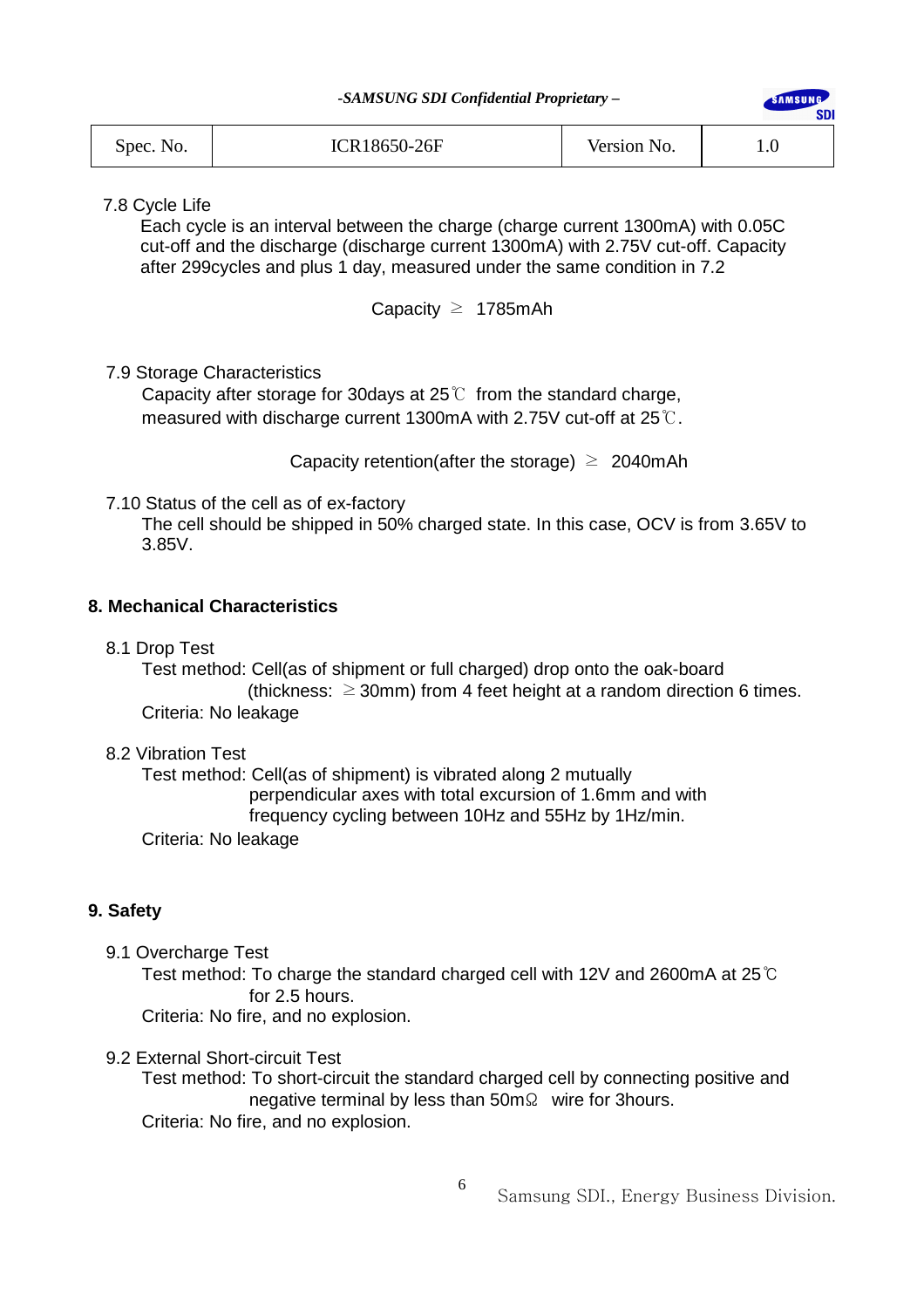**IMSUNG** 

sni

| ICR18650-26F<br>Spec. No. | Version No. | $1.0\,$ |
|---------------------------|-------------|---------|
|---------------------------|-------------|---------|

9.3 Reverse Charge Test

Test method: To charge reversely the standard charged cell with charge current 2600mA for 2.5 hours.

Criteria: No fire, and no explosion.

# 9.4 Heating Test

Test method: To heat up the standard charged cell at heating rate  $5^{\circ}$  per minute up to 130℃ and keep the cell in oven for 60 minutes.

Criteria: No fire, and no explosion.

# **10. Warranty**

Samsung SDI will be responsible for replacing the cell against defects or poor workmanship for 15months from the date of shipping. Any other problem caused by malfunction of the equipment or mix-use of the cell is not under this warranty.

The warranty set forth in proper using and handling conditions described above and excludes in the case of a defect which is not related to manufacturing of the cell.

# **11. Others**

11.1 Storage for a long time

 If the cell is kept for a long time(3months or more), It is strongly recommended that the cell is preserved at dry and low-temperature.

# 11.2 Other

 Any matters that specifications does not have, should be conferred with between the both parties.

# 11.3 PTC Specification

|             | PTC Specification (in the Cell)                                                                     |                     |           |                   |
|-------------|-----------------------------------------------------------------------------------------------------|---------------------|-----------|-------------------|
| <b>Item</b> | Resistance<br>Power<br><b>Hold Current</b><br>Resistance<br><b>Dissipation</b><br><b>After Trip</b> |                     |           |                   |
| Spec.       | 2.9A                                                                                                | $7 - 16$ m $\Omega$ | Max. 2.5W | Max. 28m $\Omega$ |

7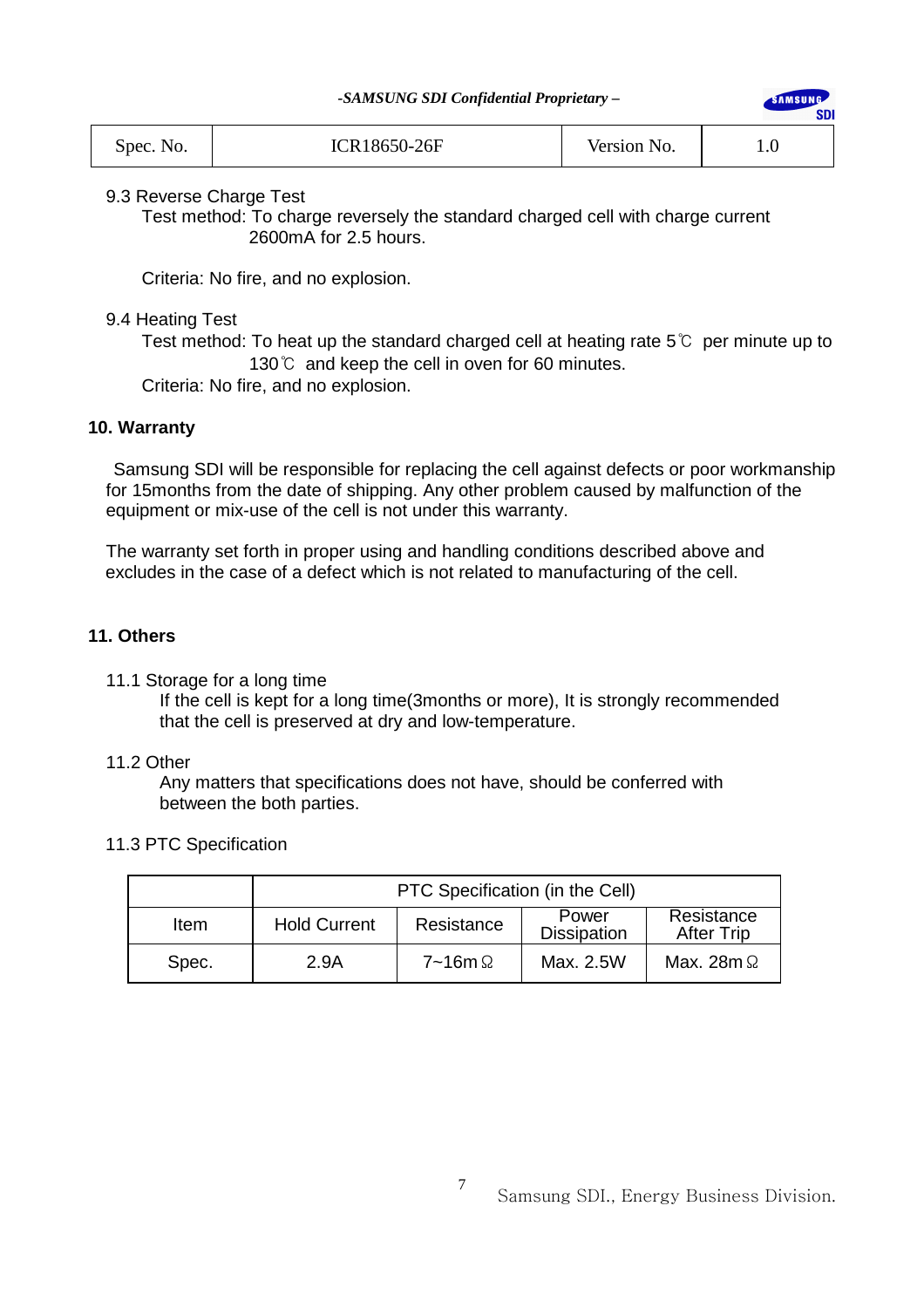SAMSUNG

**SDI** 

| Spec. No. | <b>ICR18650-26F</b> | Version No. | 1.U |
|-----------|---------------------|-------------|-----|
|-----------|---------------------|-------------|-----|

# **12. Packing**



# **Fig.2. Package Drawing**

8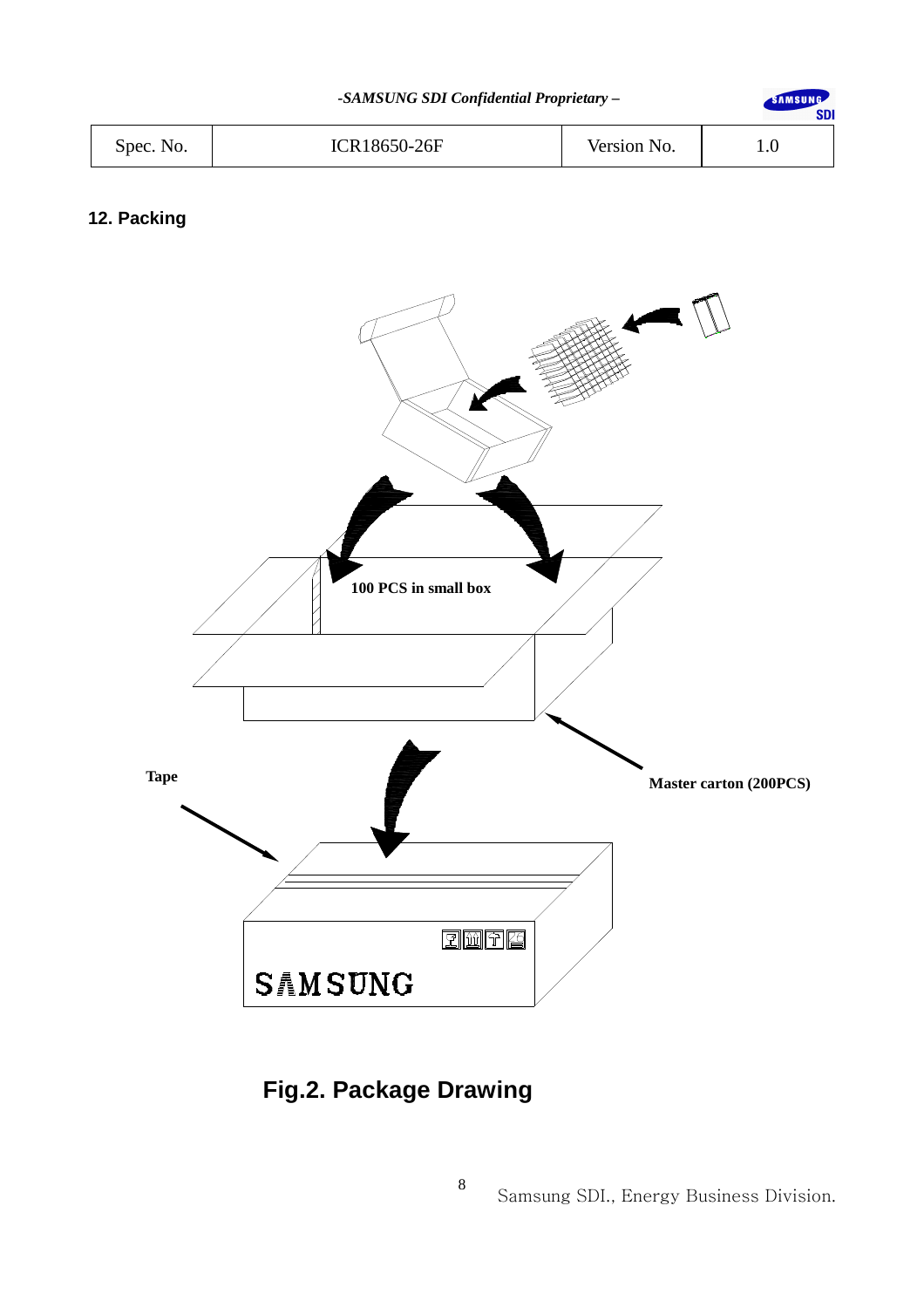

# **Proper Use and Handling of Lithium Ion Cells**

See before using lithium-ion cell Supplied by **Samsung SDI Co., Ltd.** 

# **1. General**

 This document has been prepared to describe the appropriate cautions and prohibitions, which the customer should take or employ when the customer uses and handles the lithium ion cell to be manufactured and supplied by Samsung SDI Co., Ltd., in order to obtain optimum performance and safety.

# **2. Charging**

2.1 Charging current

 Charging current should be less than maximum charge current specified in the product specification.

2.2 Charging voltage

 Charging should be done by voltage less than that specified in the product specification.

2.3 Charging time

 Continuous charging under appropriate voltage does not cause any loss of characteristics. However, the charge timer is recommended to be installed from a safety consideration, which shuts off further charging at time specified in the product specification.

# 2.4 Charging temperature

 The cell should be charged within a range of specified temperatures in the product specification.

2.5 Reverse charging

 The cell should be connected, confirming that its poles are correctly aligned. Inverse charging should be strictly prohibited. If the cell is connected improperly, it may be damaged.

# **3. Discharging**

- 3.1 Discharging
	- 3.1.1 The cell should be discharged at less than maximum discharge current specified in the product specification.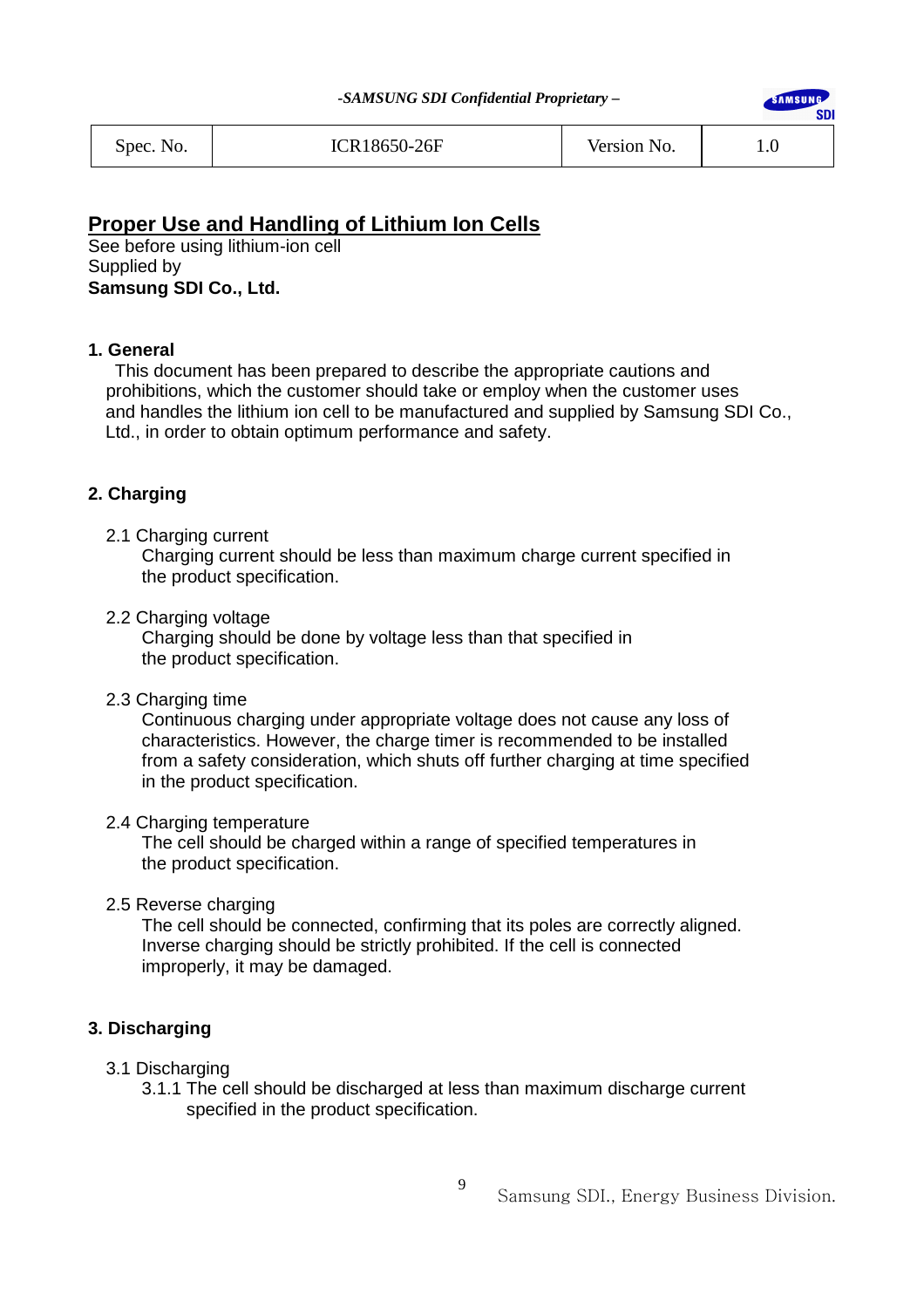**SAMSUNG** 

**SDI** 

| Spec. No. | ICR18650-26F | Version No. |  |
|-----------|--------------|-------------|--|
|           |              |             |  |

# 3.2 Discharging temperature

- 3.2.1 The cell should be discharged within a range of temperatures specified in the product specification.
- 3.2.2 Otherwise, it may cause loss of characteristics.
- 3.3 Over-discharging
	- 3.3.1 The system should equip with a device to prevent further discharging exceeding discharging cut-off voltage specified in the product specification.(over-discharging)
	- 3.3.2 Over-discharging may cause loss of performance, characteristics, of battery function.
	- 3.3.3 Over-discharging may occur by self-discharge if the battery is left for a very long time without any use.
	- 3.3.4 The charger should equip with a device to detect cell voltage and to determine recharging procedures.

# **4. Storage**

- 4.1 Storage conditions
	- 4.1.1 The cell should be stored within a range of temperatures specified in the product specification.
	- 4.1.2 Otherwise, it may cause loss of characteristics, leakage and/or rust.
- 4.2 Long-term storage
	- 4.2.1 The cell should be used within a short period after charging because long-term storage may cause loss of capacity by self-discharging.
	- 4.2.2. If long-term storage is necessary, the cell should be stored at lower voltage within a range specified in the product specification, because storage at higher voltage may cause loss of characteristics.

# **5. Cycle life**

- 5.1 Cycle life performance
	- 5.1.1 The cell can be charged/discharged repeatedly up to times specified in the produce specification with a certain level of capacity also specified in the product specification.
	- 5.1.2 Cycle life may be determined by conditions of charging, discharging, operating temperature and/or storage.

# **6. Design of System**

- 6.1 Connection between the cell and the battery
	- 6.1.1 The cell should not be soldered directly with leads. Namely, the cell should be welded with leads on its terminal and then be soldered with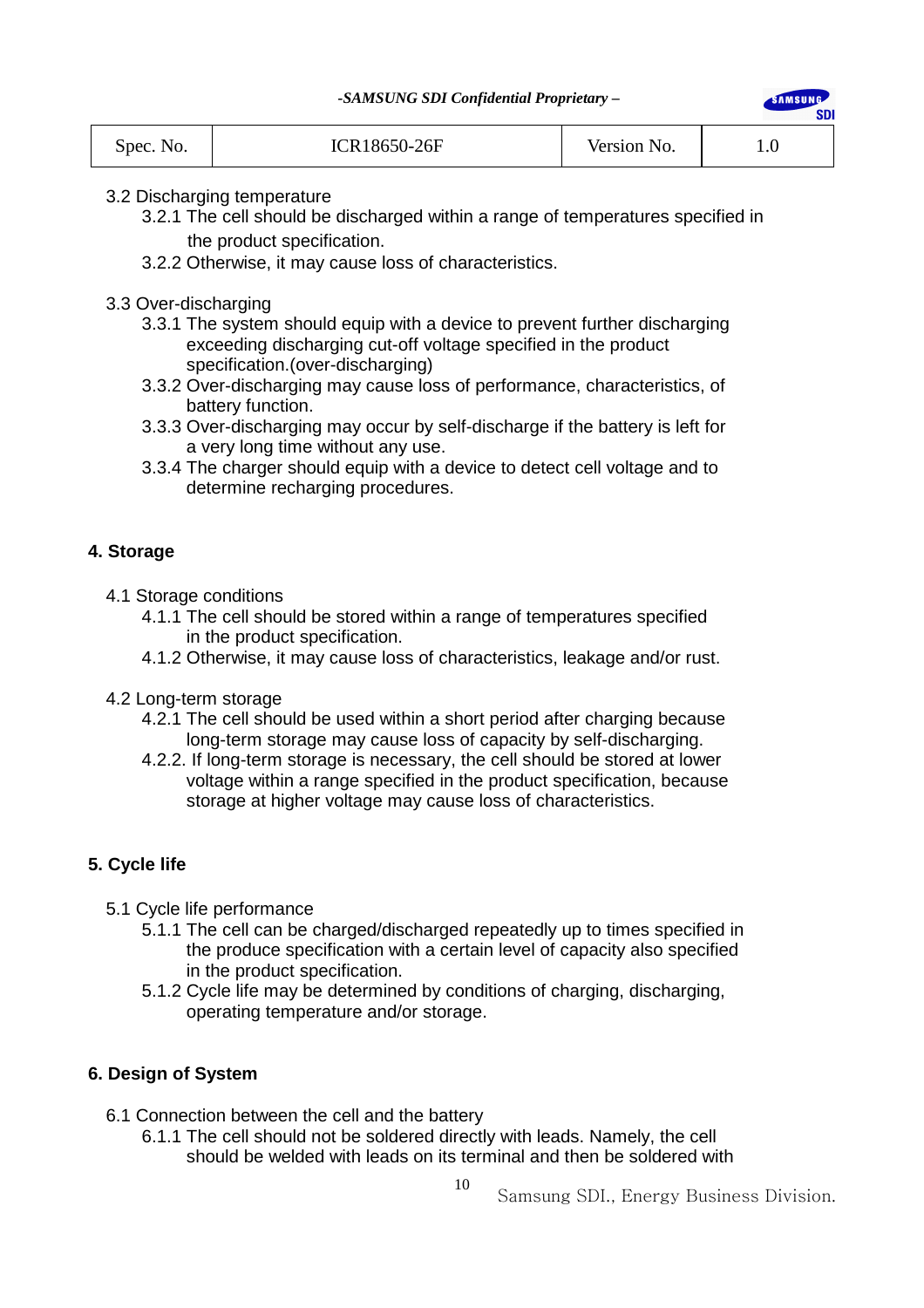| ICR18650-26F<br>Spec. No. | Version No. | I.U |
|---------------------------|-------------|-----|
|---------------------------|-------------|-----|

wire or leads to soldered lead.

- 6.1.2 Otherwise, it may cause damage of component, such as separator and insulator, by heat generation.
- 6.2 Positioning the battery in the System
	- 6.2.1 The battery should be positioned as possible as far from heat sources and high temperature components.
	- 6.2.2 Otherwise, it may cause loss of characteristics.
- 6.3 Mechanical shock protection of the battery
	- 6.3.1 The battery should equip with appropriate shock absorbers in order to minimize shock.
	- 6.3.2 Otherwise, it may cause shape distortion, leakage, heat generation and/or rupture.
- 6.4 Short-circuit protection of the cell
	- 6.4.1 The cell equips with an insulating sleeve to protect short-circuit which may occur during transportation, battery assembly and /or system operation.
	- 6.4.2 If the cell sleeve is damaged by some cause such as outside impact, it may cause short-circuit with some wiring inside the battery.
- 6.5 Connection between the battery and charger/system
	- 6.5.1 The battery should be designed to be connected only to the specified charger and system.
	- 6.5.2 A reverse connection of the battery, even in the specified system, should be avoided by employing special battery design such as a special terminals.

# **7. Battery Pack Assembly**

- 7.1 Prohibition of usage of damaged cell
	- 7.1.1 The cell should be inspected visually before battery assembly.
	- 7.1.2 The cell should not be used if sleeve-damage, can-distortion and/or electrolyte-smell is detected.
- 7.2 Terminals handling
	- 7.2.1 Excessive force on the negative terminal should be avoided when external lead is welled.
- 7.3 Transportation
	- 7.3.1 If the cell is necessary to transported to order place, such as the battery manufacturer, careful precautions should be taken to avoid damage of cell.

SAMSUNG

**SDI**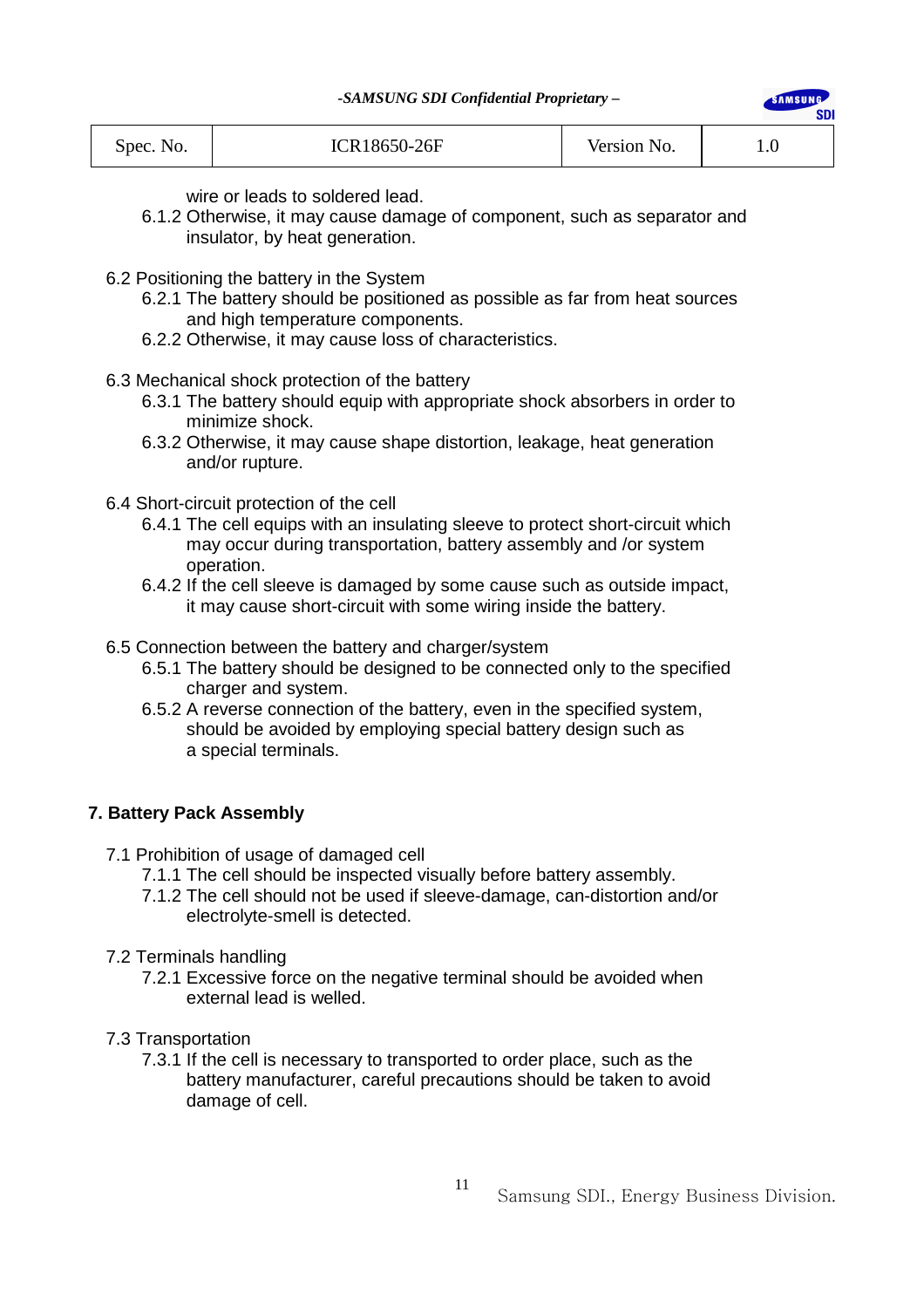**SAMSUNG** 

**SDI** 

| Spec. No. | ICR18650-26F | Version No. | IJ. |
|-----------|--------------|-------------|-----|
|           |              |             |     |

#### **8. Others**

- 8.1 Disassembly
	- 8.1.1 The cell should not be dismantled from the battery pack.
	- 8.1.2 Internal short-circuit caused by disassembly may lead to heat generation and/or venting.
	- 8.1.3 When the electrolyte is coming in contact with the skin or eyes, flush immediately with fresh water and seek medical advice.
- 8.2 Short-circuiting
	- 8.2.1 Short-circuit results in very high current which leads to heat generation.
	- 8.2.3 An appropriate circuitry should be employed to protect accidental short-circuiting.

#### 8.3 Incineration

 8.3.1 Incinerating and disposing of the cell in fire are strictly prohibited, because it may cause rupture.

#### 8.4 Immersion

- 8.4.1 Soaking the cell in water is strictly prohibited, because it may cause melt of components to damaged to functions.
- 8.5 Mixing use
	- 8.5.1 Different types of cell, or same types but different manufacturer's cell may lead to cell rupture or damage to system due to the different characteristics of cell.

#### 8.6 Battery exchange

- 8.6.1 Although the cell contains no environmentally hazardous component, such as lead or cadmium. the battery should be disposed according to the local regulations when it is disposed.
- 8.6.2 The cell should be disposed with a discharged state to avoid heat generation by an inadvertent short-circuit.
- 8.7 Caution The Battery used in this device may present a risk of fire or chemical burn if mistreated. Do not disassemble, heat above 100℃ or incinerate. Replace battery with Samsung SDI battery only. Use of another battery may present a risk of fire or explosion. Dispose of used battery promptly. Keep away from children. Do not disassemble and do not dispose of in fire.

# 8.8 Attached

# **System & Pack Quality Guideline**

- 8-8-1 The battery pack's consumption current.
	- Sleep Mode: Under 250uA.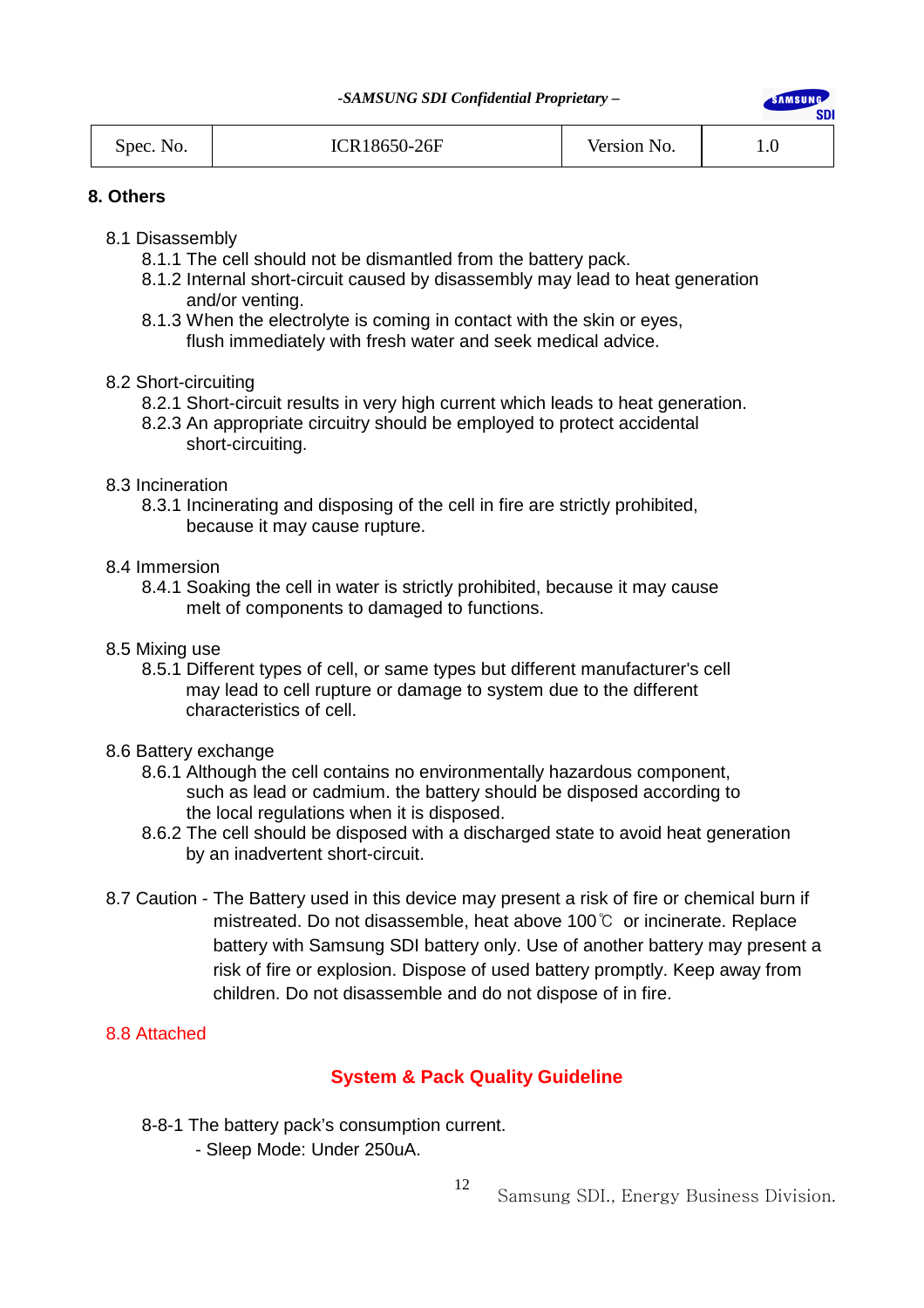**AMSUNG** 

| <b>ICR18650-26F</b><br>Version No.<br>Spec. No.<br>⊥.∪ |  |
|--------------------------------------------------------|--|
|--------------------------------------------------------|--|

- Shut Down Mode: Under 10uA (under 2.5V).

- 8-8-2 SOC 0%
	- Any bank voltage in SOC 0% of Pack should be higher than 3.0V. (Discharging Cut-off Voltage)
- 8-8-3 Operating Charging Voltage of a cell.
	- Normal operating voltage of cell is 4.20V.
	- Max operating voltage of cell is 4.25V.
- 8-8-4 No continuous charge
	- Charge cut-off condition : Cut-off Current is higher than 1/20C

# (Charging method: CC-CV)

- Initial recharging condition : Remaining Capacity is lower than 90% or Voltage is lower than 4.10V

# 8-8-5 Pre-charging function

- Pre-charge function should be implemented to prevent abnormal high rate charging after deep discharge.
- Pre-charging condition : Operation: less than 3.0V Charging current : Under 150mA/Cell.(Continuous) Pre-charge stop (Normal Charge Start) : All cells reach 3.0V
- 8-8-6 Cell voltage monitoring system.
	- The system (Charger or Pack) should equip a device to monitor each cell voltage and to stop charging if a cell imbalance happened.
- 8-8-7 The battery pack should have warning system for over temperature, over voltage, over current, and unexpected events would be harm to system. If battery faces harsh condition such as over temperature, Battery pack should control FET-off directly.
- 8-8-8 Mechanical guides.
	- PCBA and Cell stack should have heat insulation material between them. (Such as plastic barrier which is giving air isolation or non-thermal conductive material.)
	- B+ and B- wire connection should not be crossed each other. Do not make wire which had the voltage difference more than 4.0V get together.
	- The material such as double sided tape and rubber which are used in battery pack should be verified for its flammability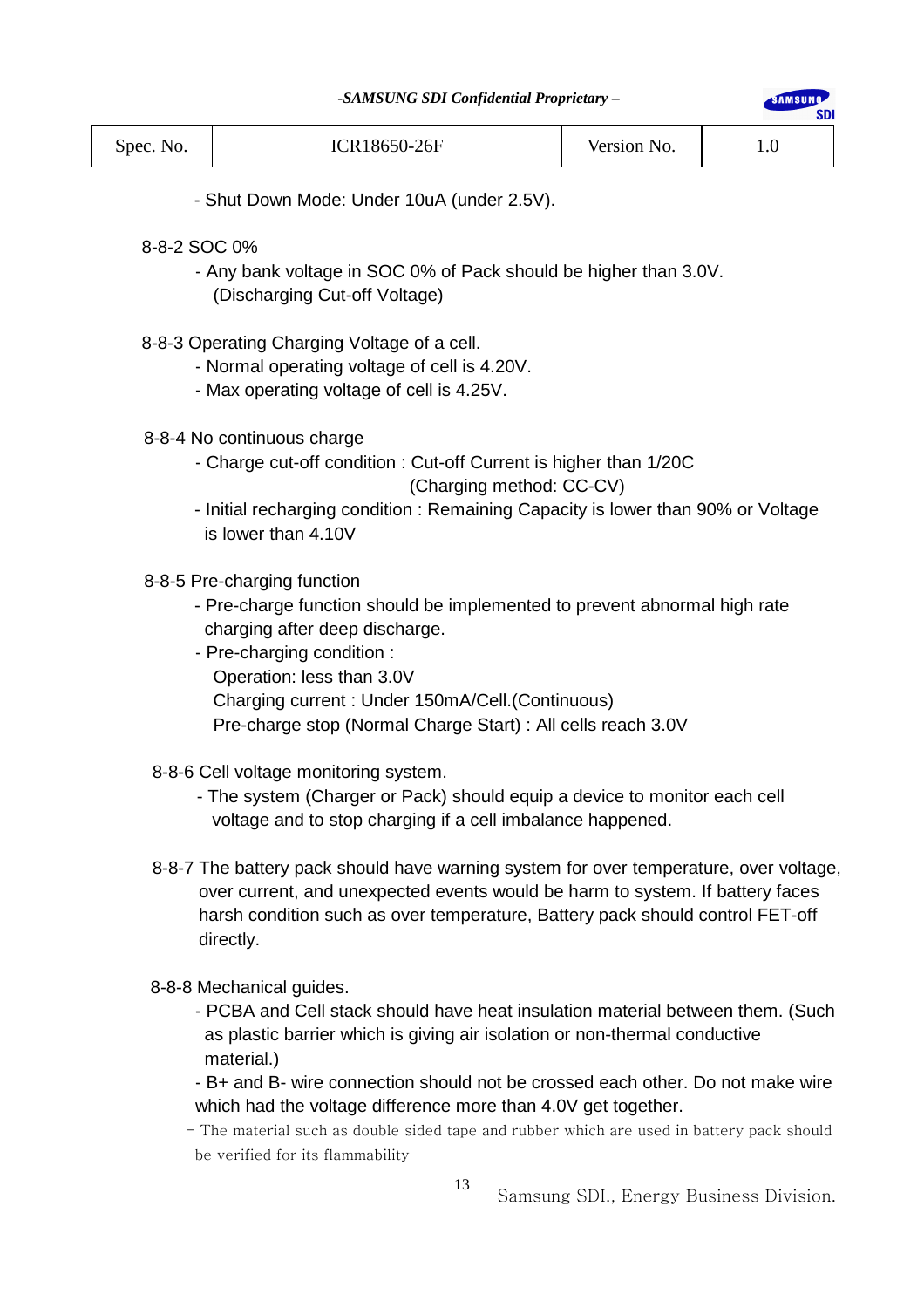**AMSUNG** 

**SDI** 

| Spec. No. | ICR18650-26F | Version No. | $1.0\,$ |
|-----------|--------------|-------------|---------|
|-----------|--------------|-------------|---------|

# **Handling Precaution and Prohibitions of Lithium Ion & Lithium Ion Polymer Rechargeable Cells and Batteries**

Inaccurate handling of lithium ion and lithium ion polymer rechargeable battery may cause leakage, heat, smoke, an explosion, or fire.

This could cause deterioration of performance or failure. Please be sure to follow instructions carefully.

#### 1.1 Storage

 Store the battery at low temperature (below 20℃ is recommended), low humidity, no dust and no corrosive gas atmosphere.

#### 1.2 Safety precaution and prohibitions

 To assure product safety, describe the following precautions in the instruction manual of the application.

#### **[ Danger!]**

#### ■ Electrical misusage

 Use dedicated charger. Use or charge the battery only in the dedicated application. Don't charge the battery by an electric outlet directly or a cigarette lighter charger. Don't charge the battery reversely.

#### ■ Environmental misusage

Don't leave the battery near the fire or a heated source.

Don't throw the battery into the fire.

Don't leave, charge or use the battery in a car or similar place where inside of temperature may be over 60℃.

Don't immerse, throw, wet the battery in water / seawater.

#### ■ others

Don't fold the battery cased with laminated film such as pouch and Polymer.

Don't store the battery in a pocket or a bag together with metallic objects such as keys, necklaces, hairpins, coins, or screws.

14

Don't short circuit (+) and (-) terminals with metallic object intentionally.

Don't pierce the battery with a sharp object such as a needle, screw drivers.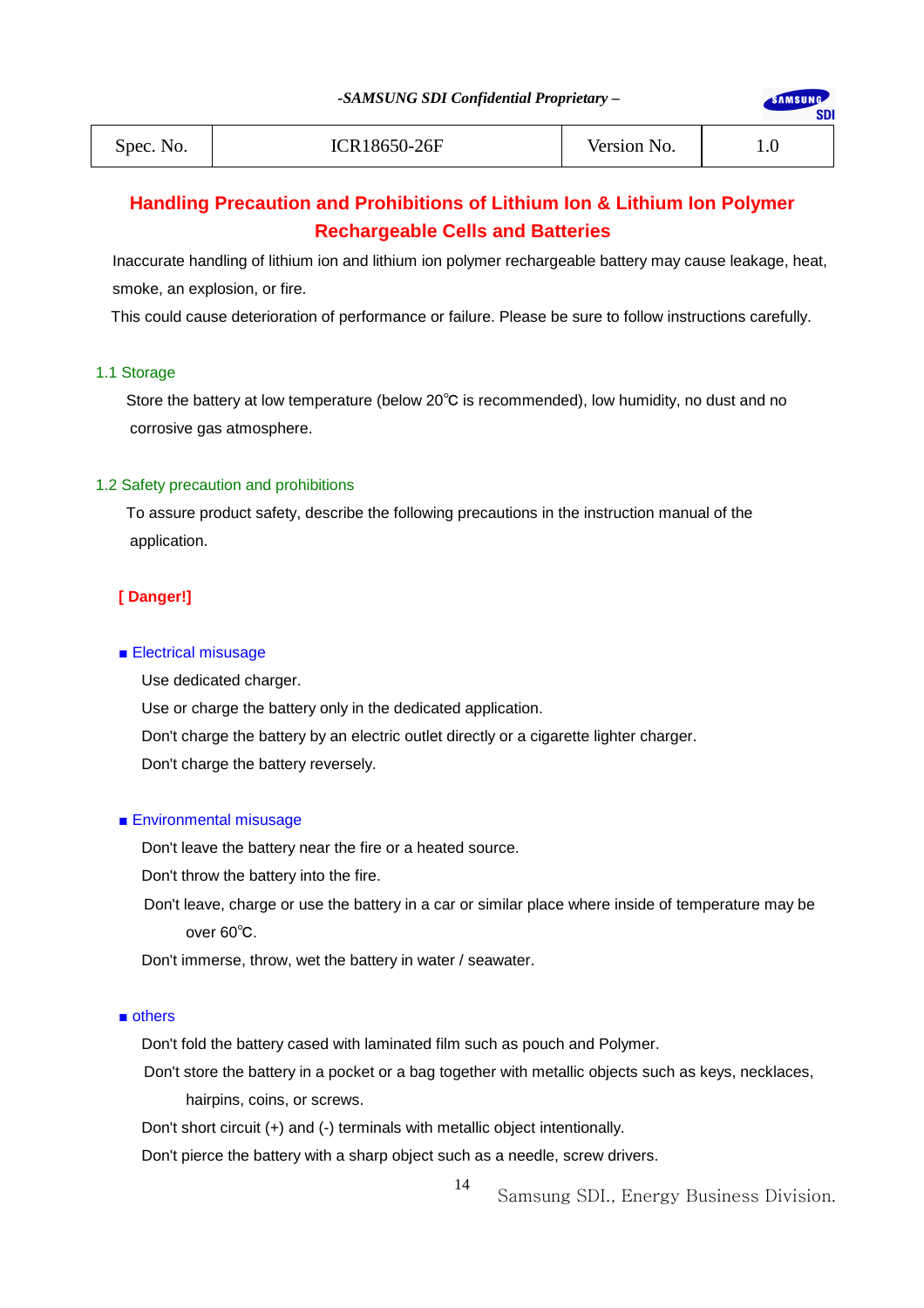SAMSUNG

**SDI** 

| Spec. No. | ICR18650-26F | Version No. | 1.v |
|-----------|--------------|-------------|-----|
|-----------|--------------|-------------|-----|

Don't heat partial area of the battery with heated objects such as soldering iron.

Don't hit with heavy objects such as a hammer, weight.

Don't step on the battery and throw or drop the battery on the hard floor to avoid mechanical shock.

Don't disassemble the battery or modify the battery design including electric circuit.

Don't solder on the battery directly.

Don't use seriously scared or deformed battery.

Don't put the battery into a microwave oven, dryer ,or high-pressure container.

Don't use or assemble the battery with other makers' batteries, different types and/or models of

batteries such as dry batteries, nickel-metal hydride batteries, or nickel-cadmium batteries.

Don't use or assemble old and new batteries together.

#### **[ Warning! ]**

Stop charging the battery if charging isn't completed within the specified time.

Stop using the battery if the battery becomes abnormally hot, order, discoloration, deformation, or abnormal conditions is detected during use, charge, or storage.

Keep away from fire immediately when leakage or foul odors are detected. If liquid leaks onto your skin or cloths, wash well with fresh water immediately.

If liquid leaking from the battery gets into your eyes, don't rub your eyes and wash them with clean water and go to see a doctor immediately.

If the terminals of the battery become dirty, wipe with a dry cloth before using the battery.

The battery can be used within the following temperature ranges. Don't exceed these ranges.

Charge temperature ranges  $\therefore$  0°C ~ 45°C

Discharge Temperature ranges : -20℃ ~ 60℃

Store the battery at temperature below 60℃

Cover terminals with proper insulating tape before disposal.

# **[ Caution! ]**

#### ■ Electrical misusage

Battery must be charge with constant current-constant voltage (CC/CV).

Charge current must be controlled by specified value in Cell specification.

Cut-off Voltage of charging must be 4.2V.

Charger must stop charging battery by detecting either charging time or current specified in Cell's specification.

15

Discharge current must be controlled by specified value in Cell's specification.

Cut-off Voltage of discharging must be over 2.5V.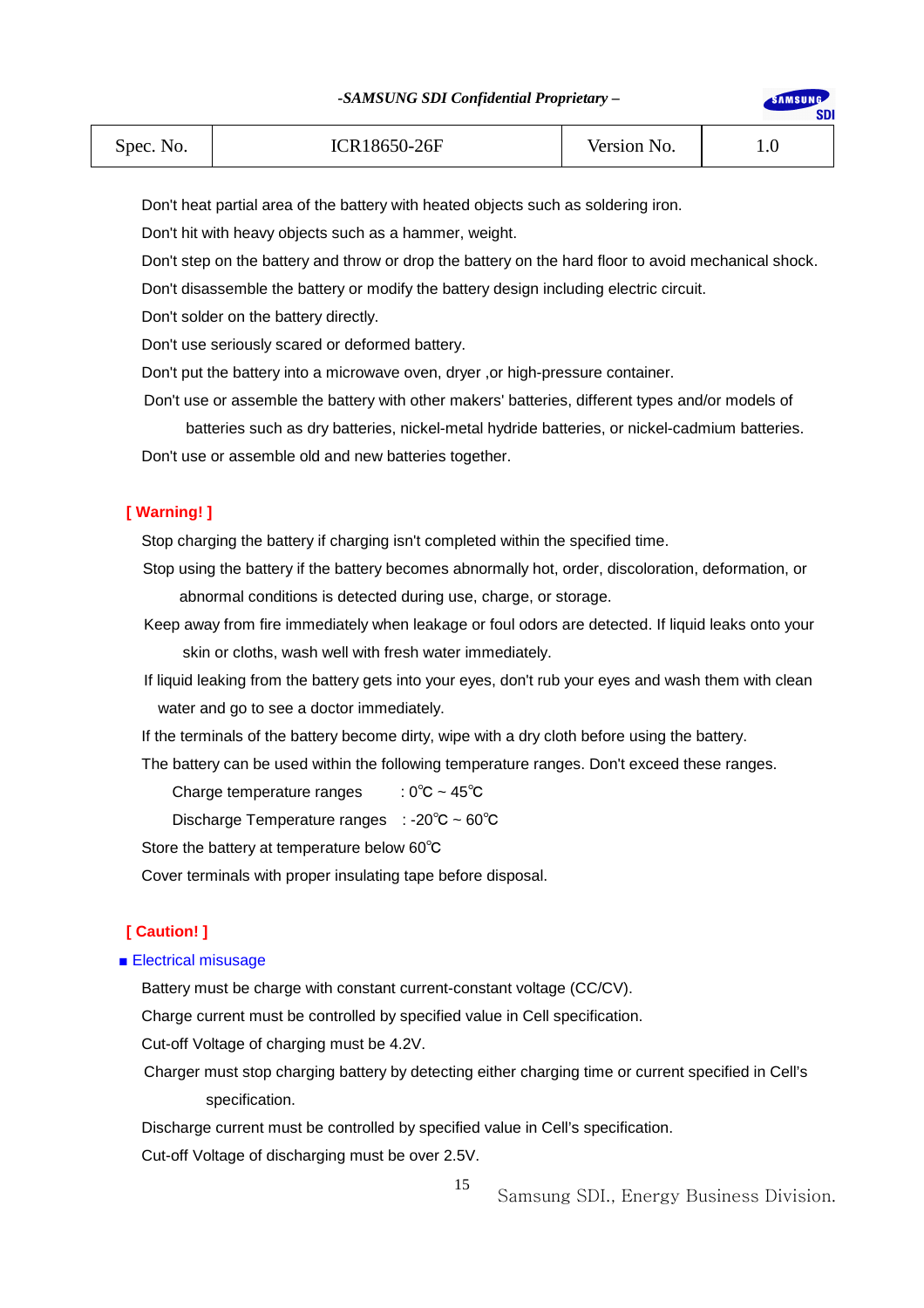SAMSUNG

**SDI** 

| Spec. No. | ICR18650-26F | Version No. |  |
|-----------|--------------|-------------|--|
|           |              |             |  |

#### ■ others

Keep the battery away from babies and children to avoid any accidents such as swallow.

If younger children use the battery, their guardians should explain the proper handling method and precaution before using.

Before using the battery, be sure to read the user's manual and precaution of it's handling.

Before using charger, be sure to read the user's manual of the charger.

Before installing and removing the battery from application, be sure to read user's manual of the application.

Replace the battery when using time of battery becomes much shorter than usual.

Cover terminals with insulating tape before proper disposal.

If the battery is needed to be stored for an long period, battery should be removed from the application and stored in a place where humidity and temperature are low.

While the battery is charged, used and stored, keep it away from object materials with static electric chargers.

#### **Safety Handling Procedure for the Transporter**

- Quarantine : Packages that are crushed, punctured or torn open to reveal contents should not be transported. Such packages should be isolated until the shipper has been consulted, provided instructions and, if appropriate, arranged to have the product inspected and repacked.
- Spilled Product : In the event that damage to packaging results in the release of cells or batteries, the spilled products should be promptly collected and segregated and the shipper should be contacted for instructions.

# **Design of positioning the battery pack in application and charger**

To prevent the deterioration of the battery performance caused by heat, battery shall be positioned away from the area where heat is generated in the application and the charger.

#### **Design of the Battery Pack**

 Be sure adopting proper safe device such as PTC specified type or model in Cell Specification. If you intend to adopt different safety device which is not specified in Cell Specification, please contact Samsung SDI to investigate any potential safety problem.

 Be sure designing 2nd protective devices such as PTC & PCM at the same time to protect Cell just in case one protective device is fault.

16

Please contact following offices when you need any help including safety concerns.